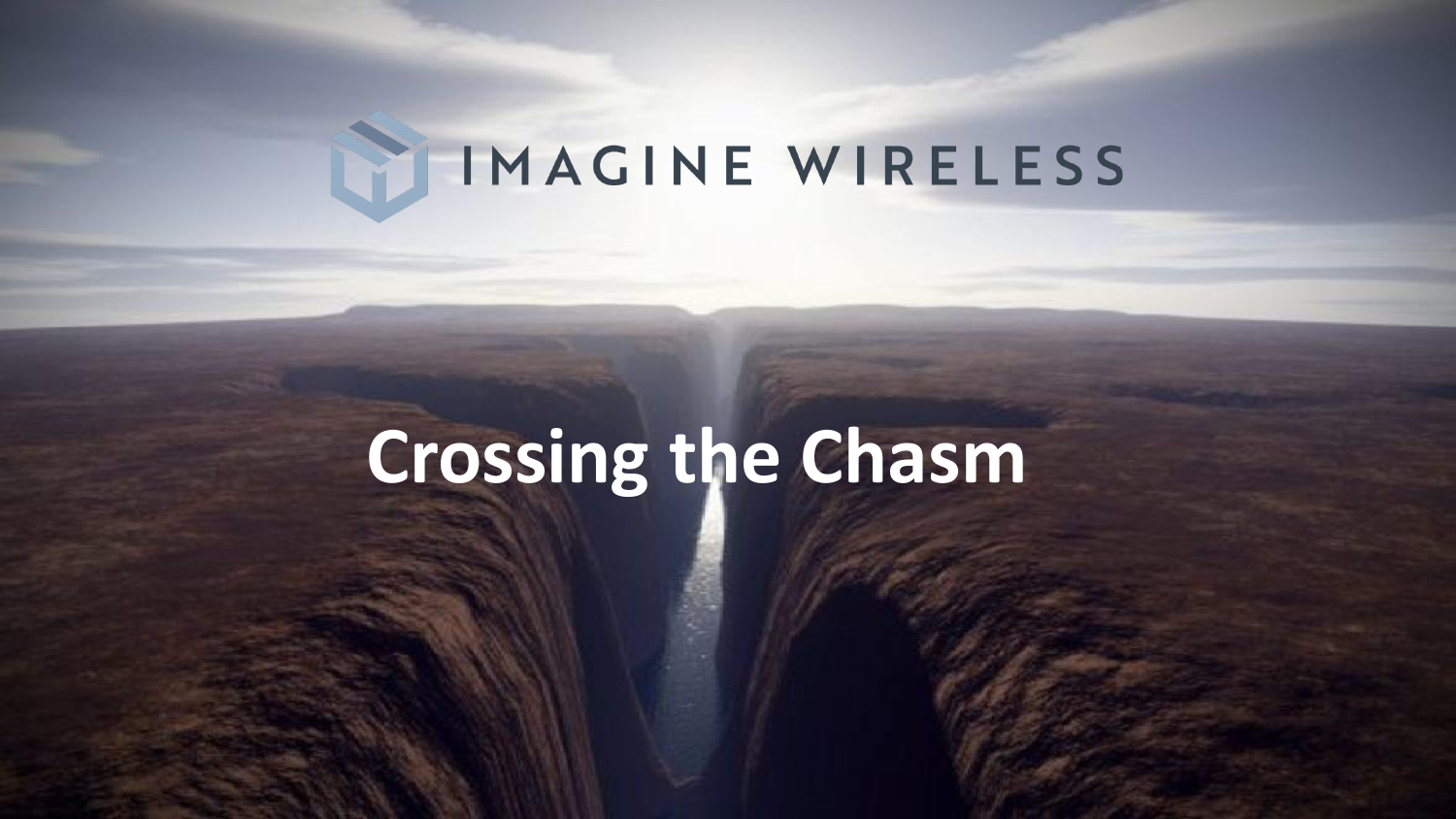### **Private 5G – The Enterprise Perspective**

- **1. Business Problem Being Solved**
- **2. Digital Transformation Mindset**
- **3. Key Performance Indicators (KPIs)**
- **4. Fiber, Ethernet, WiFi, MNO, Private 4G/5G**
- **5. What is CBRS?**
- **6. MNO… ???**
- **7. RFP to POC, Business Value vs. Technology**
- **8. Business Case vs. TCO**
- **9. Pricing Penalty – not like WiFi**
- **10. Enterprise Integration APIs vs. MEC**



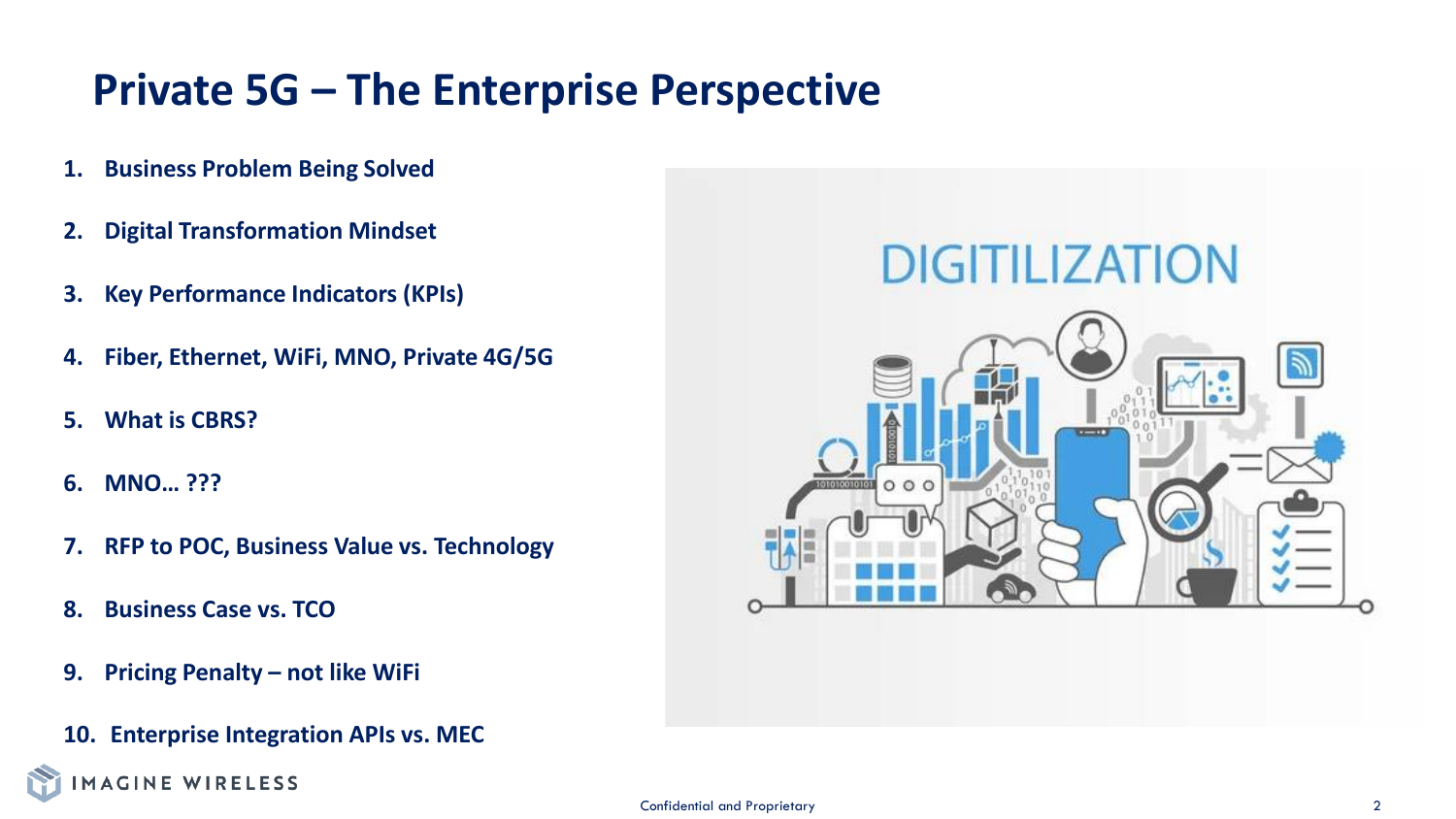### **Private 5G – The Service Provider View**

- **1. Solution looking for a Problem**
- **2. Speeds & Feeds Focus**
- **3. Single Integrated Stack – limited functionally**
- **4. Multi-Vendor Complexity**
- **5. Lack of Industry Vertical Expertise**
- **6. MNO 5G Market Confusion & Devices**
- **7. Carrier Scale & Costs**
- **8. Drive WiFi like Costs**

**MAGINE WIRELESS** 

- **9. MEC Island Swivel Chair**
- **10. Lack of Enterprise Architecture – cloud native APIs**